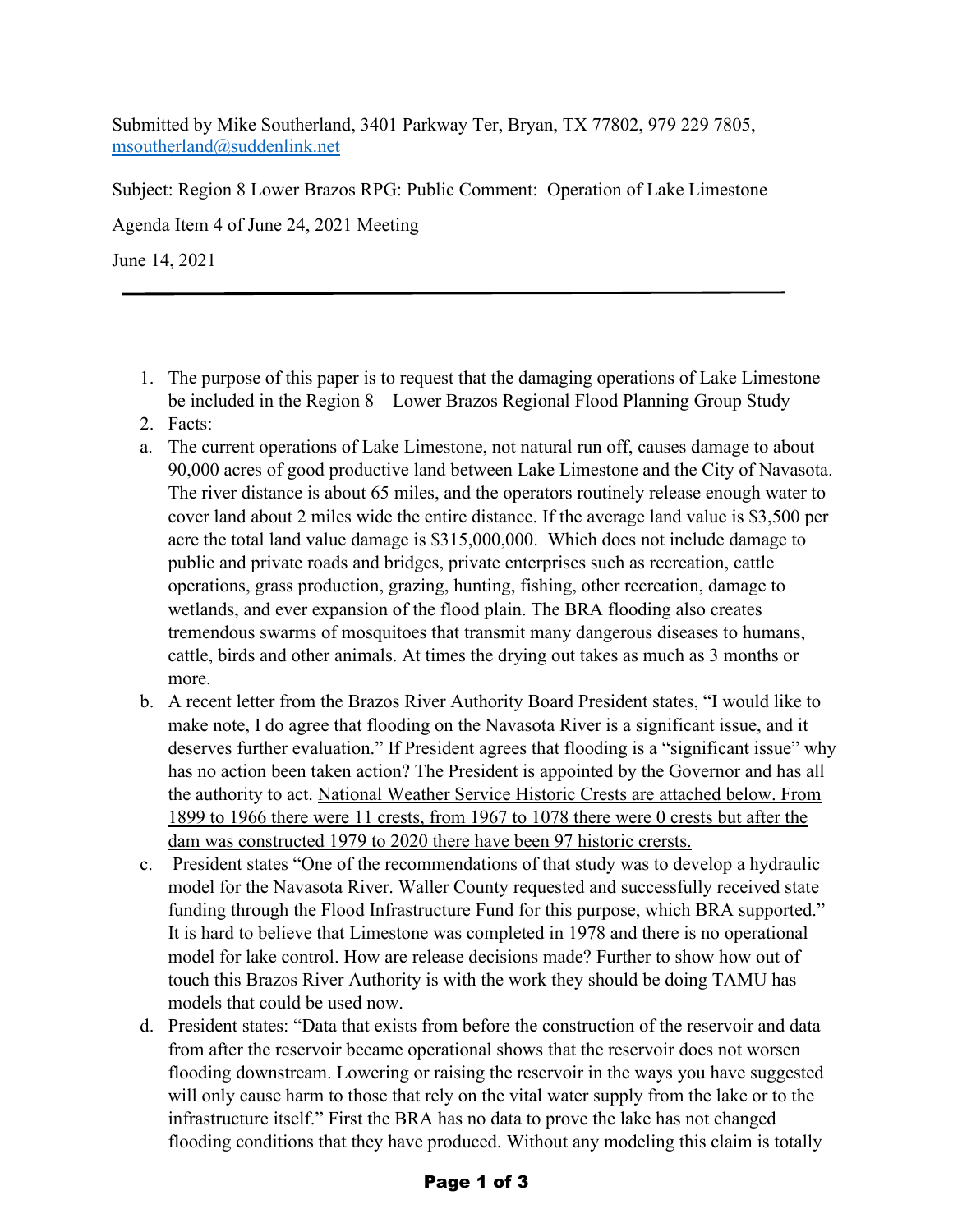Submitted by Mike Southerland, 3401 Parkway Ter, Bryan, TX 77802, 979 229 7805, [msoutherland@suddenlink.net](mailto:msoutherland@suddenlink.net)

Subject: Region 8 Lower Brazos RPG: Public Comment: Operation of Lake Limestone

Agenda Item 4 of June 24, 2021 Meeting

June 14, 2021

unfounded. Second the lake level is many times below 363, see charts at navasotaflooding.com. There will not be harm of any kind to the "vital" water supply because the users at the lake can extend their intake lines to the accommodate the lower levels. Copies of contracts the BRA has with cities does not show Lake Limestone as water provider. The City of Richmond which the BRA claims is supplied by Limestone takes the water from the Brazos River in Brazoria County and they resale it to a third party. They do not use it for the city.

- e. President states: "Emailing and writing letters back and forth is good communication for some matters however; this is very complex and will require lengthy explanations and discussions." This comment, on the face, shows a great lack of understanding on the part of the BRA on how this extremely dangerous complex lake operation should be controlled safely. We have asked for plans the BRA has for Limestone nothing has been produced. To say such a complex endeavor can only be communicated verbally is a way to say the BRA does not want to be held to any standard. Again, they do not even have a model of the lake. How can a critical plan be verbal?
- f. One of the staff claims is the operators only release the water that flows into the lake therefore they do not cause any flooding. But anyone can see from the photos in the website navasotaflooding.com that a current release from the lake covers about 1000 acres below the dam and above HWY 7 bridge to Marquez. This flood is not from rain run off it is from the poor planning and operation of the lake releases. One can also see in the pictures and charts at navasotaflooding.com that the lake is maintained at 363 feet with boat docks high and dry while productive land below the dam is 3 feet under water.
- g. There is no rule of law, policy or procedure that allows a landowner to build a structure that causes flooding to a neighboring landowner.
- h. The damage done to the Navasota River downstream channel is not repaired. The trees blocking the channel are allowed to remain causes deeper flooding.
- i. More details and data can be found at navasotaflooding.com
- 3. Please include the operation of Lake Limestone in the Region 8 study.